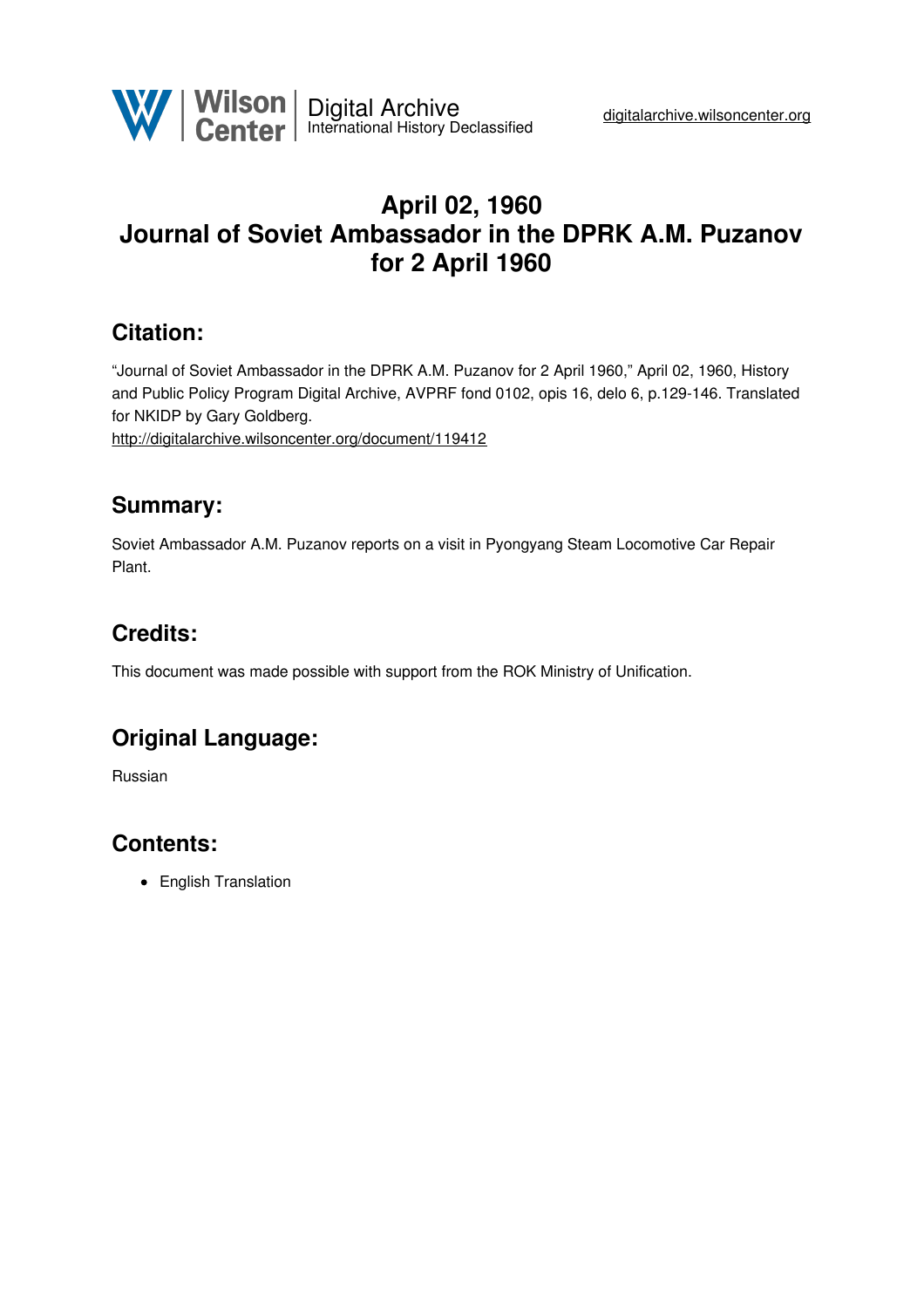USSR EMBASSY IN THE DPRK [faded USSR TOP SECRET

MFA stamp:  $\qquad \qquad$  Copy  $N^{\circ}$  3

Nº 70 0832s

[1]2 April 1960 22 April 1960]

[Handwritten notations:

to [[illegible name] and

G. Ye. Samsonov]

#### JOURNAL

#### of Soviet Ambassador in the DPRK A. M. PUZANOV for the period

25 March through 11 April 1960

Pyongyang

 $[...]$ 

#### 2 April 1960

I made a report, "The Results of Cde. N. S. Khrushchev's Visit to Countries of Southeast Asia", in the Pyongyang Steam Locomotive Car Repair Plant. Senior and other Ministry officials were present at the report, a total of up to 900 people. The report was heard with great attention.

In a conversation held with plant director Hwang Ha-sun [sic], he said that this year the plant will start up the production of an electric locomotive. Starting in 1961 the plan will specialize in the production of up to 30 electric locomotives a year and passenger cars. Under the Japanese 19 steam locomotives were repaired. This year 210 steam locomotives, 1800 freight cars, and 120 passenger cars were repaired. When this was being done a commitment was given to repair 500 freight cars over plan before 15 August.

[…]

USSR AMBASSADOR IN THE DPRK

[signature]

(A. PUZANOV)

Five copies printed

1st - to Cde. A. A. Gromyko

2<sup>nd</sup> - to Cde. Yu. V. Andropov

3<sup>rd</sup> - to the USSR MFA DVO

4<sup>th</sup> - to Cde. I. I. Tugarinov

 $5^{\text{th}}$  - to file